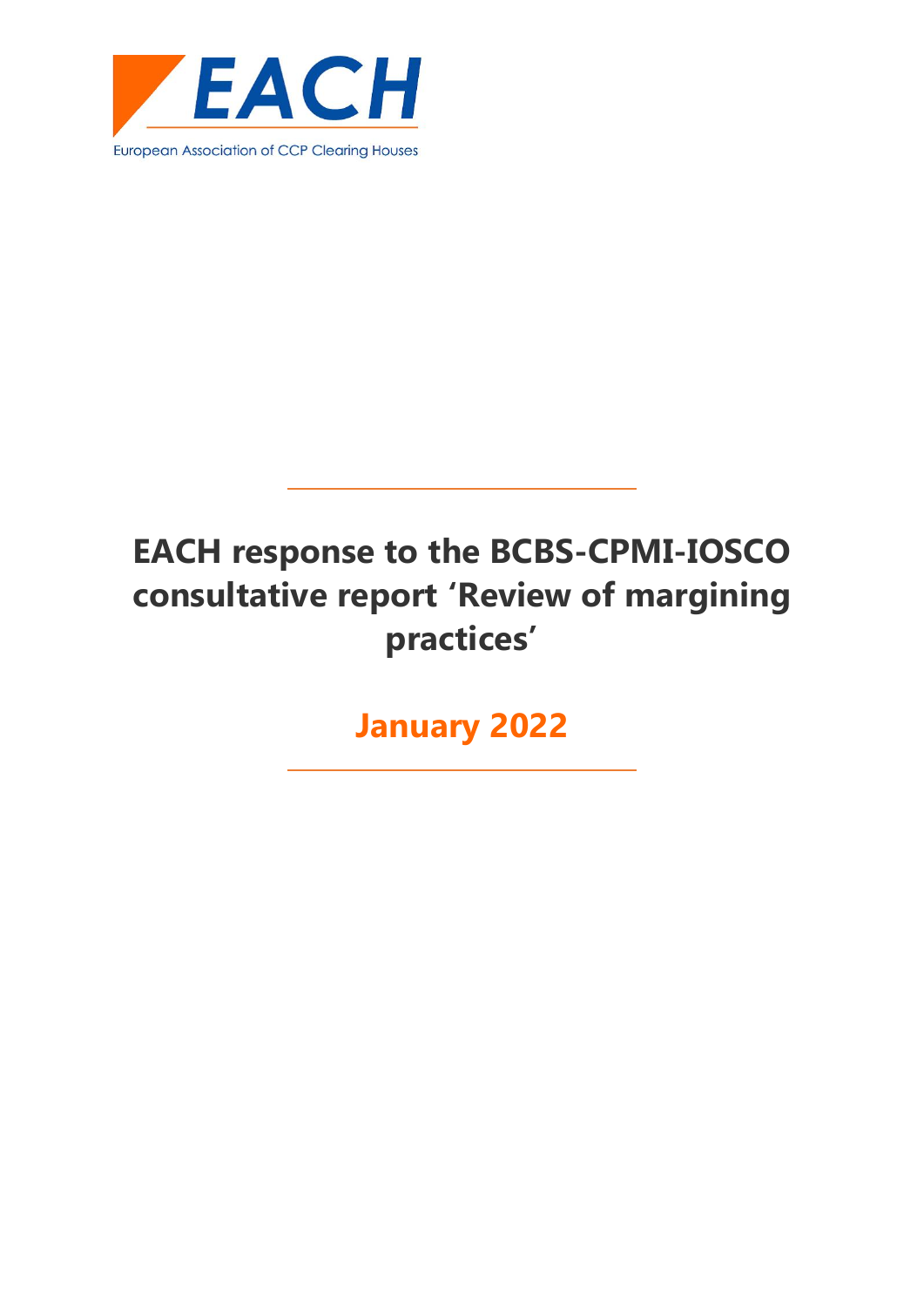### **Introduction**

The European Association Clearing Houses (EACH) has represented the interests of Central Counterparties (CCPs) in Europe since 1992. CCPs are financial market infrastructures that significantly contribute to safer, more efficient and transparent global financial markets. EACH currently has 19 Members from 15 different European countries. EACH is registered in the European Union Transparency Register with number 36897011311-96.

EACH appreciates the opportunity to provide feedback to the Basel Committee on Banking Supervision (BCBS), the Committee on Payments and Market Infrastructures (CPMI) and the Board of the International Organization of Securities Commissions (IOSCO) on the [consultative](https://www.bis.org/bcbs/publ/d526.htm)  [report](https://www.bis.org/bcbs/publ/d526.htm) 'Review of margining practices'<sup>1</sup>.

<sup>1</sup> <https://www.iosco.org/library/pubdocs/pdf/IOSCOPD686.pdf>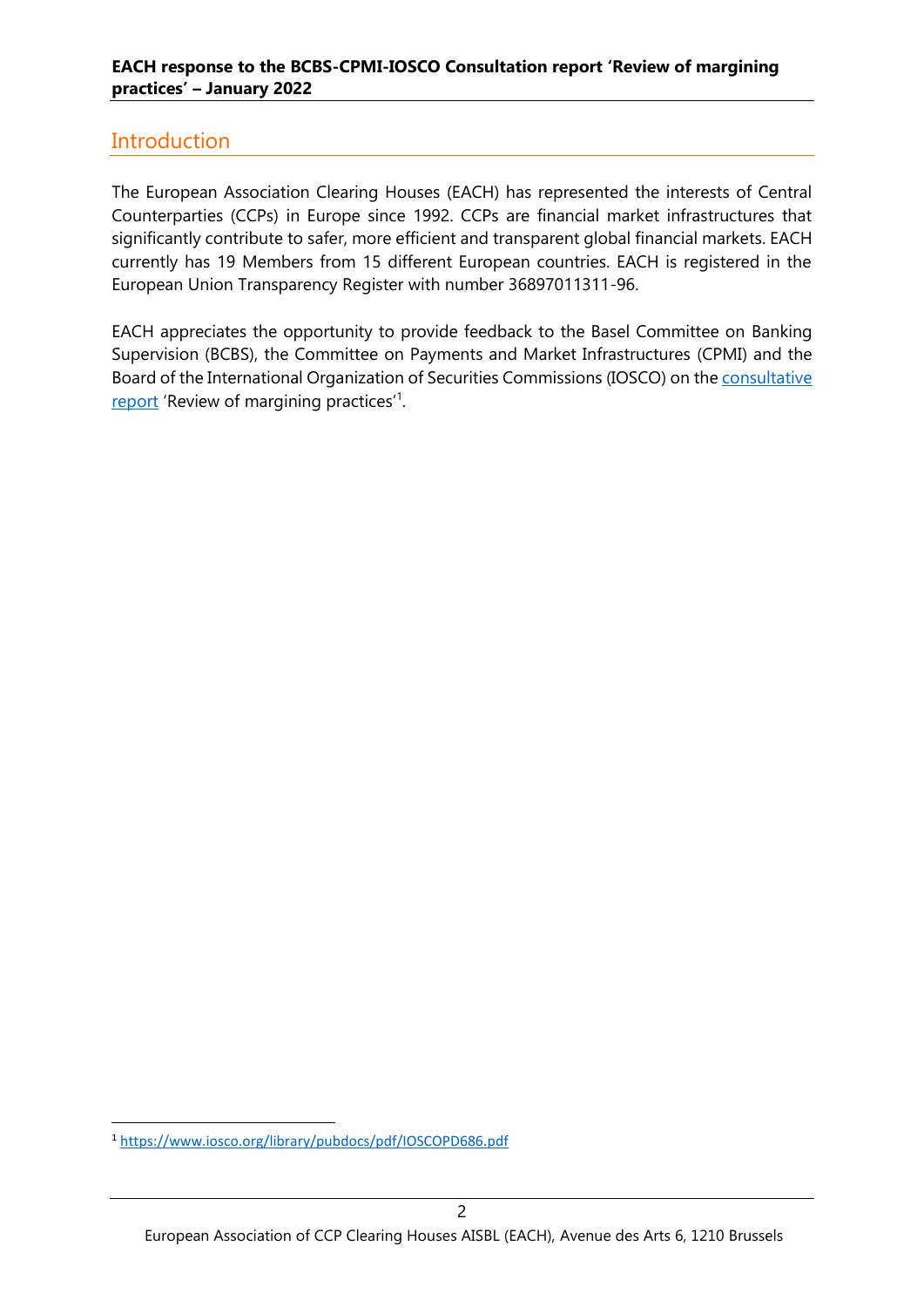## Questions for Consultation

**Question 1:** Does the report accurately describe the key market events of the Covid related period of stress from February to April 2020 and its effects on the magnitude and frequency of the calculation and payment of margin in centrally and non-centrally cleared markets? If not, in what ways are the descriptions not fully representative of the events? Are there any other important events or effects missing? If so, please provide any information or data that are relevant to the missing events or effects to the extent feasible.

#### **EACH answer 1**

While EACH generally believes that the report summarises the key market events of the COVID-19 stress period accurately for the cleared part of the market, we have some reservations about the uncleared part. The large volumes of data made available by CCPs have contributed to the accuracy of the summary of the cleared space. In contrast, the lack of available data in the uncleared space when compared with the cleared one gives cause for reservations on the accuracy of this summary. As shown in table 1 below, the consultative report includes 42 charts and tables that relate to centrally cleared activity whereas only 6 of them relate to the uncleared space. EACH therefore considers that the analysis of the COVID-19 stress period is very limited on the uncleared space, and that further data is needed to provide an accurate picture that results in robust conclusions. We believe that such data should be available to authorities through for example Trade Repositories.

To ensure that the reader better understands the depth of the analysis of the cleared and uncleared space, we also suggest that the report is divided into two main sections: i) analysis of the impact of key market events of the COVID-19 market stress on the cleared space; ii) analysis of the impact of key market events of the COVID-19 market stress on the uncleared space. This division should allow the reader to better understand the depth of both analysis as well as the potential limitations of the conclusions of the uncleared part.

| Number of charts included for the cleared vs uncleared space                     |                       |                  |
|----------------------------------------------------------------------------------|-----------------------|------------------|
| <b>Figure name</b>                                                               | Charts per figure for |                  |
|                                                                                  | <b>Cleared</b>        | <b>Uncleared</b> |
| CCP variation margin paid                                                        |                       |                  |
| Breakdown of variation margin paid                                               |                       |                  |
| Centrally cleared variation margin flows of client sectors in selected           | 2                     |                  |
| jurisdictions                                                                    |                       |                  |
| Central counterparty initial margin required                                     |                       |                  |
| Total required CCP initial margin                                                |                       |                  |
| Base-to-peak total initial margin increase per CCP clearing service              |                       |                  |
| Average largest N-day increases in initial margin requirements for all reporting | 3                     |                  |
| counterparty clearing services                                                   |                       |                  |
| Daily CCP margin calls                                                           |                       |                  |

#### *Table 1 - Number of figures/tables included on the cleared space vs the uncleared space*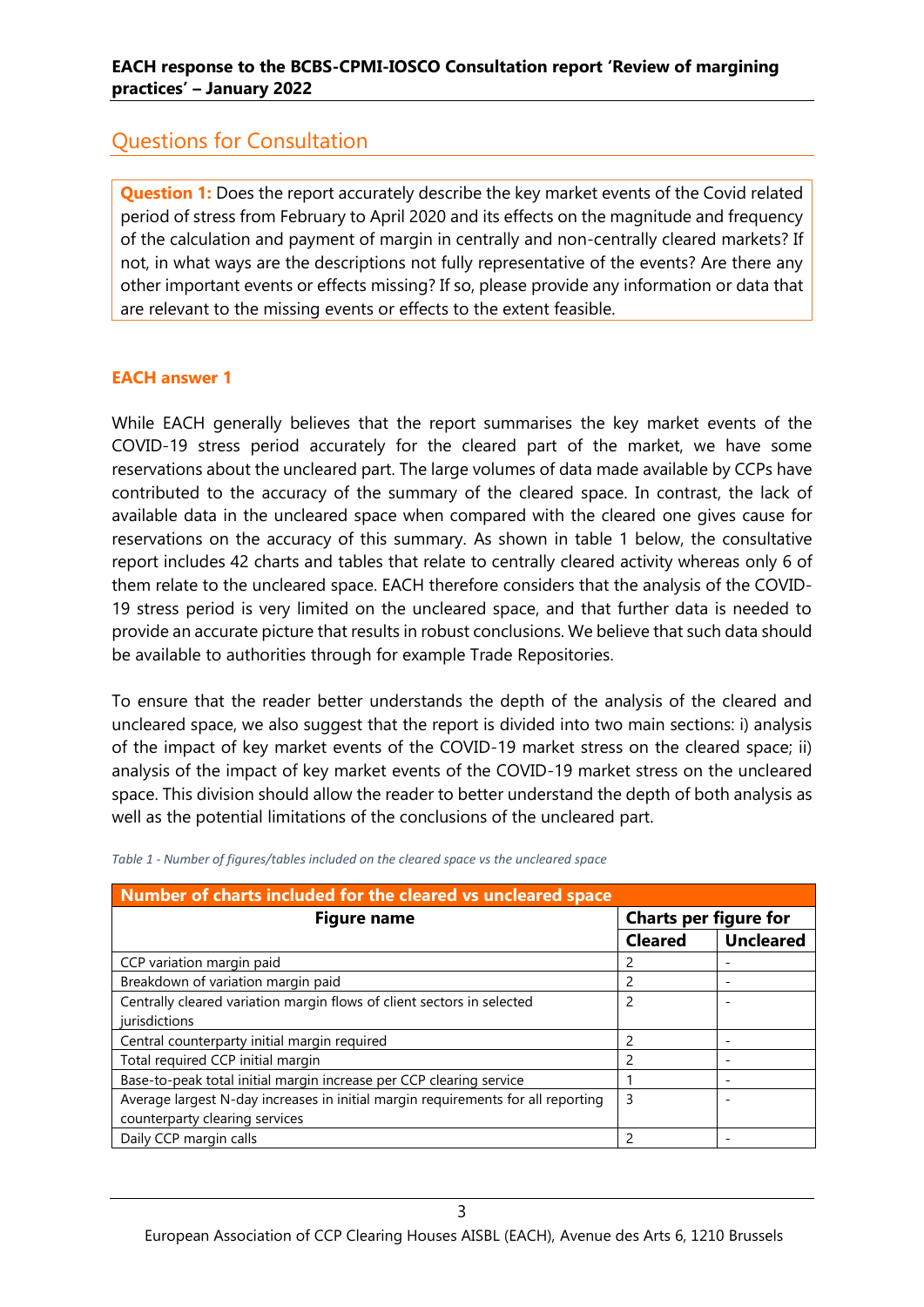| Breakdown of daily margin paid by intermediaries                                              |               |                          |
|-----------------------------------------------------------------------------------------------|---------------|--------------------------|
| Average daily collateral balances related to non-centrally cleared margin<br>requirements     |               | 1                        |
| Centrally cleared initial margin paid by client sectors in selected jurisdictions<br>(stocks) | $\mathcal{P}$ |                          |
| CCP initial margin collateral                                                                 | 4             | $\overline{\phantom{a}}$ |
| Excess CCP margin                                                                             |               |                          |
| Factors that affected the size of margin calls paid by intermediaries                         |               |                          |
| Factors that affected the size of margin calls received by intermediaries                     |               |                          |
| Evolution of CCP initial margin requirements on static portfolios                             | 3             |                          |
| CCP margin models                                                                             |               |                          |
| CCP's anti-procyclicality tools by asset class                                                |               |                          |
| Asset price volatility                                                                        | 2             |                          |
| CCP initial margin exceedances                                                                | 2             |                          |
| Intermediaries understand CCP margining policies and procedures                               |               |                          |
| Intermediaries experiences during the Covid-19 period                                         |               |                          |
| Demands on intermediaries' liquidity resources from margin                                    |               |                          |
| Increased margin calls                                                                        |               |                          |
| <b>Total charts/tables:</b>                                                                   |               | 6                        |

**Question 2:** Does the report draw appropriate conclusions from the presented observations and analysis of the various aspects of centrally and non-centrally cleared margin during the 2020 stress period? If not, in what cases do you feel the conclusions are not justified by the included analysis? Are there any areas or specific topics of analysis you consider to be missing? If so, please provide any information or data that are relevant to the extent feasible.

Please set out your views across the following sections:

- a. The drivers of margin calls during the period of market stress covered by the report.
- b. The current level of transparency in margin practices by CCPs and intermediaries.
- c. The preparedness of intermediaries and clients for meeting the increased margin calls seen during the period of market stress covered by the report.
- d. The relationship between margin demands and other liquidity demands during the period February–April 2020.

#### **EACH answer 2**

#### **Drivers of margin calls during the April/May 2020 COVID-19 Market stress**

EACH generally agrees with the drivers behind margin calls described in the consultative report. In a survey circulated amongst EACH members as part of an **EACH** paper on CCP resilience during the COVID-19 Market Stress<sup>2</sup>, CCPs responses showed that the main drivers

<sup>2</sup> [https://www.eachccp.eu/wp-content/uploads/2021/06/EACH-Paper-CCP-resilience-during-the-COVID-19-](https://www.eachccp.eu/wp-content/uploads/2021/06/EACH-Paper-CCP-resilience-during-the-COVID-19-Market-Stress-June-2021.pdf) [Market-Stress-June-2021.pdf](https://www.eachccp.eu/wp-content/uploads/2021/06/EACH-Paper-CCP-resilience-during-the-COVID-19-Market-Stress-June-2021.pdf)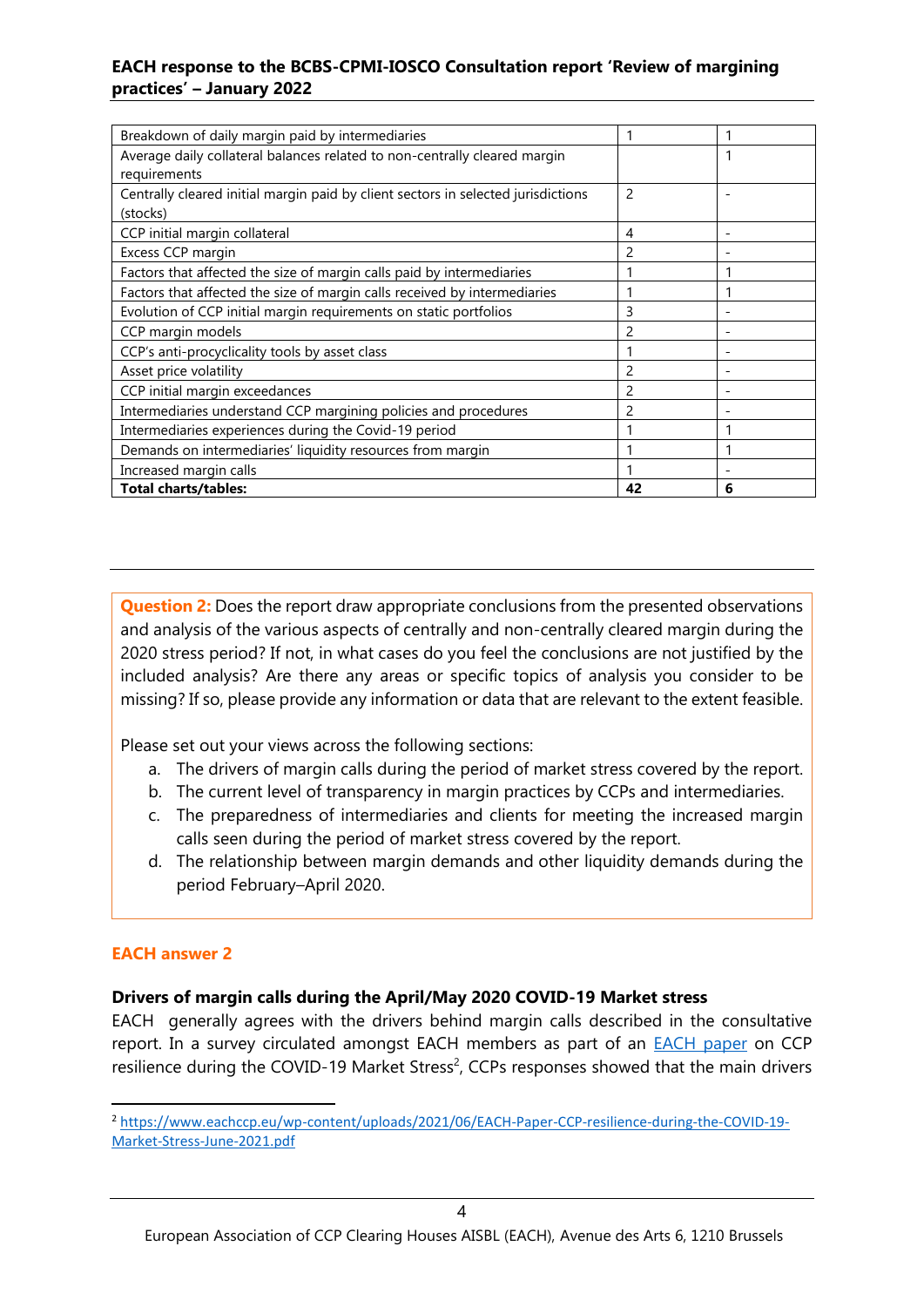behind the total margin increases (both IM and VM) are market volatility as well as a combination of market volatility and position change. Similarly, the consultation report also identifies market volatility as one of the primary drivers of margin increases, noting also that model reactions to volatility were responsible for the majority of the peak increase in IM requirements.

On Market Volatility, it should be considered that VaR-based models gradually incorporate new information about increased market volatility which translates into margin increase without any margin model change. It should also be noted that the reaction of CCP margin models to severe market volatility in such a way is a function of its design in line with the aim of CCPs to ensure proper Risk management.

EACH found that secondary drivers were position change and change to the level of price rather than the volatility of price. According to the consultative report, price volatility played a roll albeit a smaller one.

Lastly, the report also correctly notes contextually that differences seen in the size of IM increases across CCPs may have been due to differing CCP model implementation, product features or portfolio composition.

# **Preparedness of intermediaries and clients for meeting the increased margin calls** Regarding point C of Question 2 about the ability of intermediaries and clients to meet the increased margins calls, when responding to an EACH internal survey as part of a[n EACH paper](https://www.eachccp.eu/wp-content/uploads/2021/06/EACH-Paper-CCP-resilience-during-the-COVID-19-Market-Stress-June-2021.pdf)

on CCP resilience during the COVID-19 Market Stress, no CCPs noted that any issues had been reported by clearing members regarding their ability to pay margins during the COVID-19 market stress.

**Question 3:** Do you agree with the proposals for further international work regarding good practices, metrics and disclosures concerning procyclicality in CCP IM models? Are there other aspects of CCP IM where additional disclosures should be prioritised for further work?

#### **EACH answer 3**

#### **'What-if' Scenarios**

The Consultative report makes the case for CCPs providing Clearing Members with a widerange of 'what-if' scenarios to aid their risk management capabilities. However, EACH believes that European CCPs already provide Clearing Members with a wide range of data with which Clearing Members have visibility of the model. In the cases where Clearing Members have visibility of the model, we respectfully believe there is no need for CCPs to provide these 'whatif' scenarios, as Clearing Members' risk managers can calculate any specific situations themselves with the available data, and tailor them to their specific needs, without limiting themselves to the 'What-if' scenarios eventually provided by the CCP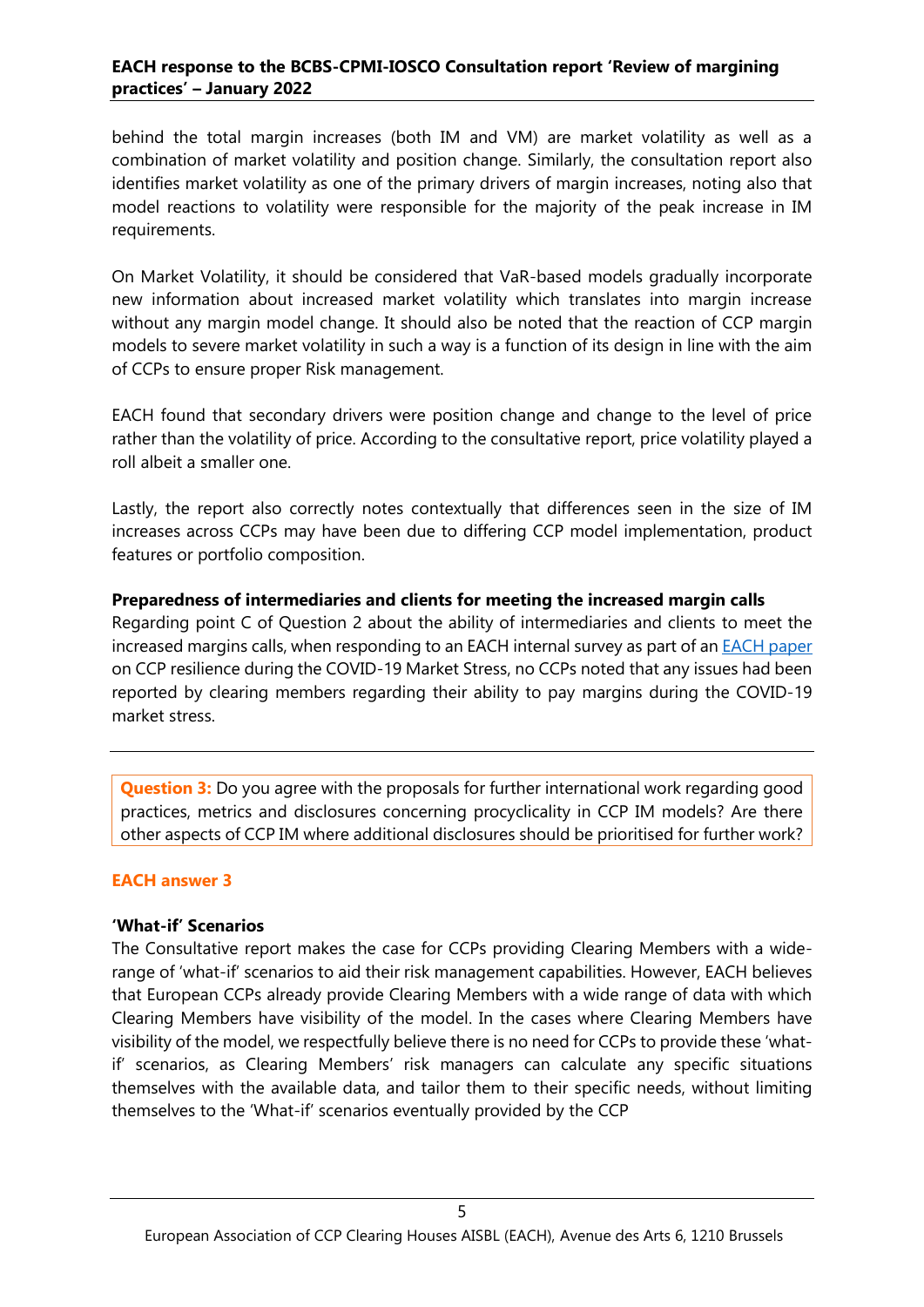#### **Intra-day and ad-hoc margin calls**

In this report, intermediaries argue that CCP intra-day and ad-hoc margin calls performed during this period were untransparent, calling for an improvement in transparency of CCP margins. EACH Members respectfully contest this as margin calls frameworks used by European CCPs are included in the CCPs' rulebooks which are publicly available on the CCPs' websites for everyone's benefit. We would urge Clearing Members and Clients to become more familiar with rulebooks and remain at their disposal should they require any further clarification about their content.

#### **Identifying good practices for VM collection and distribution by CCPs**

Page 15 of the report refers to the act of passing-through VM in the intra-day cycle. EACH would like to emphasise that the concept of obliging CCPs to perform a VM pass-through on an intraday basis should be avoided at all costs, as it would be legally, in addition to operationally, challenging to pass through VM. We note that such a concept was outlined by the ESRB in its report of June 2020 on "Liquidity risks arising from Margin Calls", where in section 4.1 it recommended that CCPs should consider the margin covering realised exposures resulting from market movements on that day and that CCPs should consider collecting and paying this out on the same day. EACH would like to reiterate its appreciation that the ESRB requested CCPs 'to consider' rather than 'to oblige' CCPs. This point has been expanded upon in response to Question 7.

#### **Suggested measures to alleviate the liquidity strain of intra-day margin calls**

EACH would like to highlight that whilst CCPs already apply several measures to alleviate the liquidity strain of intra-day margin calls, a more widespread acceptance of such measures would be useful. Such measures include:

- **Increasing the range of non-cash collateral eligibility** (e.g. bank guarantee, other instruments (considering proper but less strict level of liquidity and credit risk)) by using prudent haircuts and also the acceptance of credit lines in the Commodities segments would alleviate non-financial institutions from liquidity strains.
- **Intraday netting** of initial and variation margin;
- **Clearing members** to account for change in volumes in their liquidity stress testing when scheduling intraday margin calls.
- **Further increase awareness** of clearing members about how CCP models work, with the objective of increasing clearing members understanding of how the model reacts to stressed scenarios.
- **Keeping prudent and conservative margin models'** input parameters to keep a buffer both pre and post crisis.
- **New Regulation or guidelines for Clearing Members** on how to prepare for sudden and large-scale margin calls from the CCP.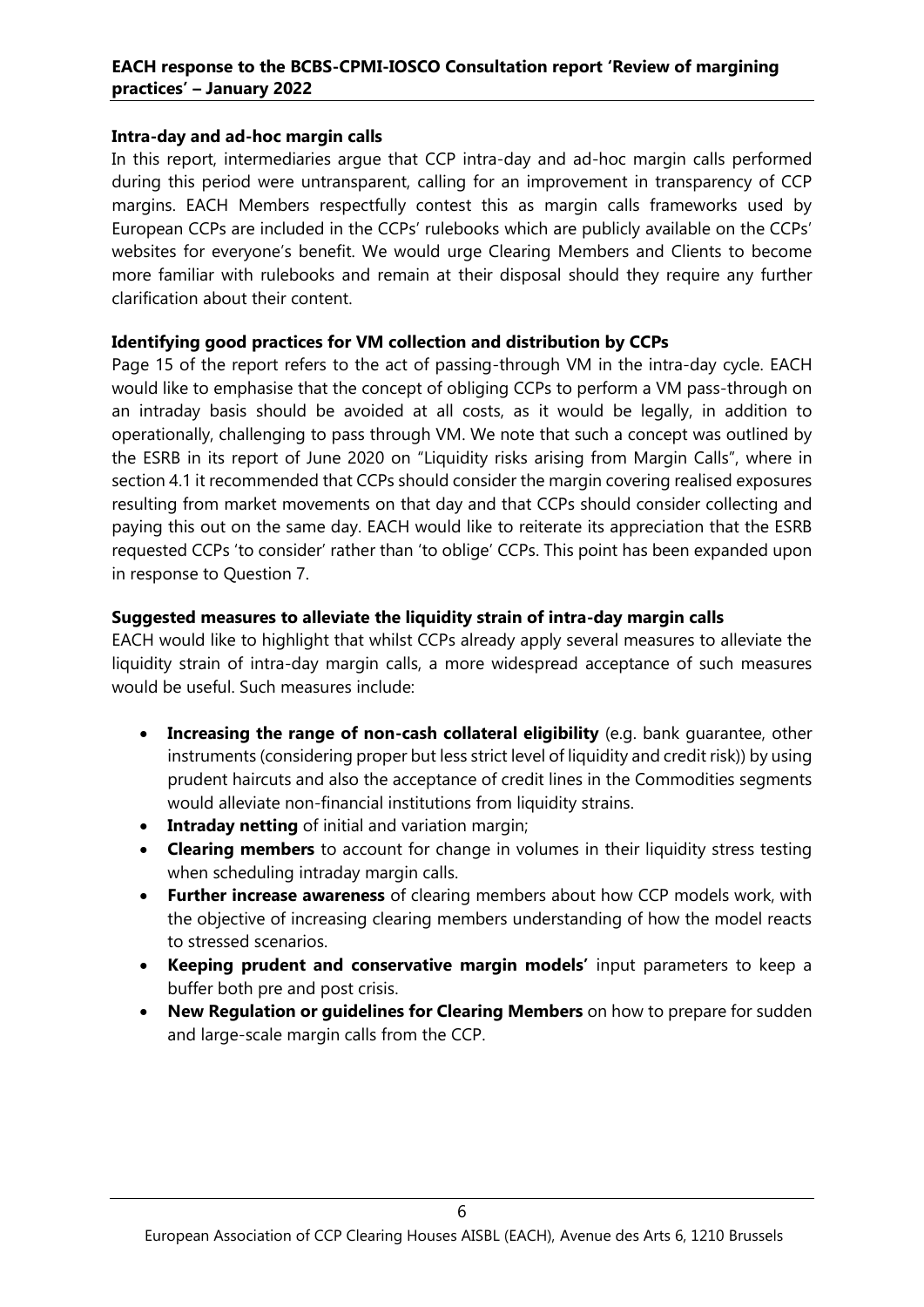#### **Anti-procyclicality**

EACH would like to highlight that whilst European CCPs' margins were less procyclical during this period, improvements can be made. EACH lists the following as some potential improvements that can be made to APC measures:

- **Recalibration of tools** CCPs believe that the best way to improve APC tools would be through a recalibration of such tools to ensure margin increases in response to volatility are less extreme in the future.
- **Reconsideration and strengthening of margin floors.**
- **Setting a target for the maximum rate of change** over a defined period of time for a specific volatility scenario.

When addressing the question of reviewing APC tools, it should be considered that it is **difficult to balance APC measures with margins efficiency and the safety of a CCP in periods of high volatility**. Taking that into account, some key elements that a review of APC measures should consider include:

- **Evaluation results** How should one **interpret evaluation results** concerning the effectiveness of the APC rules (i.e. what is considered as 'effective'?).
- **Links to effectiveness of IM models** To what extent do these rules **interfere with the effectiveness of IM models**, particularly when it comes to EMIR model performance requirements.
- **The scope of application** It is important to note when should a period be defined as cyclical (e.g. economic downturn or recession) and therefore when should antiprocyclical measures apply. Is it when the majority of instruments is affected? Or even when some instruments that belong to a certain sector are affected (e.g. turmoil in energy stocks)? Or even when issuer specific events lead to a sharp increase of volatility and hence in margin requirements?
- **Outcome based approach** European CCPs could be compelled to regularly disclose certain procyclicality Key Performance Indicators under an outcome-based approach to APC. This in turn would allow for increased understanding of market participants and regulators and could inform further regulatory adaptations if and as required.<sup>3</sup>

<sup>3</sup> Murphy, D., Vasios, M. and Vause, N., 2016. *A comparative analysis of tools to limit the procyclicality of initial margin requirements. Working* Paper No. 597. [online] London: Bank of England. Available at: [https://www.bankofengland.co.uk/working-paper/2016/a-comparative-analysis-of-tools-to-limit-the](https://www.bankofengland.co.uk/working-paper/2016/a-comparative-analysis-of-tools-to-limit-the-procyclicality-of-initial-margin-requirements)[procyclicality-of-initial-margin-requirements](https://www.bankofengland.co.uk/working-paper/2016/a-comparative-analysis-of-tools-to-limit-the-procyclicality-of-initial-margin-requirements)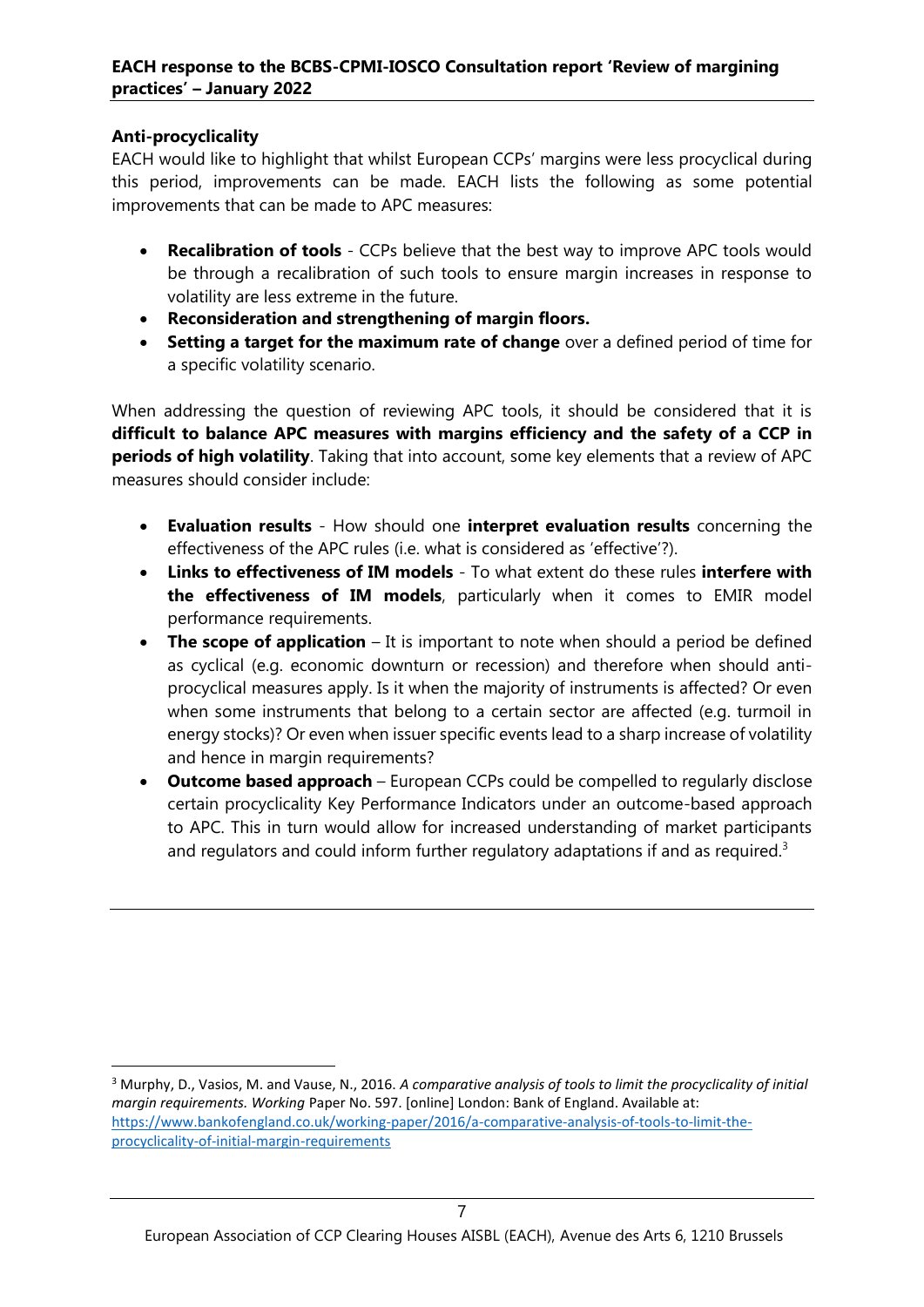**Question 4:** Does the report identify appropriate aspects of transparency in centrally and non-centrally cleared markets for further international work, including identifying data gaps, enhancing disclosures to clearing members and increasing margin model transparency?

- a. What specific areas of transparency would be most helpful? What (if any) are the barriers to providing those points of transparency?
- b. Should any other areas of increased transparency be considered?

#### **EACH answer 4**

#### **Current level of transparency in centrally cleared markets**

This report makes several proposals to increase transparency in central clearing. However, it should be noted that CCPs currently already use a number of channels through which they provide various means of transparency to Clearing Members which are:

- **Quarterly Public Quantitative Disclosures (PQDs)** These disclosures made available by CCPs include close to two hundred fields of quantitative data related to the parameters like credit risk, collateral, margin, liquidity risk, default rules and procedures, etc. This disclosure aims to further increase the transparency of financial markets and of CCPs in particular, providing a better understanding of the way CCPs manage risks in financial transactions and deliver efficiency gains. Links are available on [the EACH website.](https://www.eachccp.eu/cpmi-iosco-public-quantitative-disclosure/)
- **Due diligence questionnaires** provided to Clearing Members.
- **One-on-one interactions** between CCP and Clearing Members to answer specific questions.
- **Communication via Risk Council/Advisory Group** meetings between CCPs and Clearing Members.

The report also suggests looking at **more sophisticated tools/simulators for CCPs**, however European CCPs already provide sophisticated Margin simulators that are available for use by Clearing Members. Crucially, EMIR REFIT has included provisions in Article 38 to ensure that all EU CCPs make such a simulator available.<sup>4</sup> Whilst CCPs do provide such sophisticated simulators for Clearing Members and that these simulators allow for scenario planning, it is obviously not possible for CCPs to fully anticipate market moves for its Clearing Members and Clients. They should duly consider this in their risk models.

This report highlights the high level of IM calls in the cleared space in contrast to the more conservative levels observed in the uncleared space. We would like to stress that in the cleared space IM calls saw only a 40% increase over this period, whereas VM calls increased by 460%.

Building on this, EACH believes it is important to increase the awareness of Clearing Members about how CCP margin models work (e.g. how does the model work and react). Given the

<sup>4</sup> <https://eur-lex.europa.eu/legal-content/EN/TXT/PDF/?uri=CELEX:32019R0834&from=EN>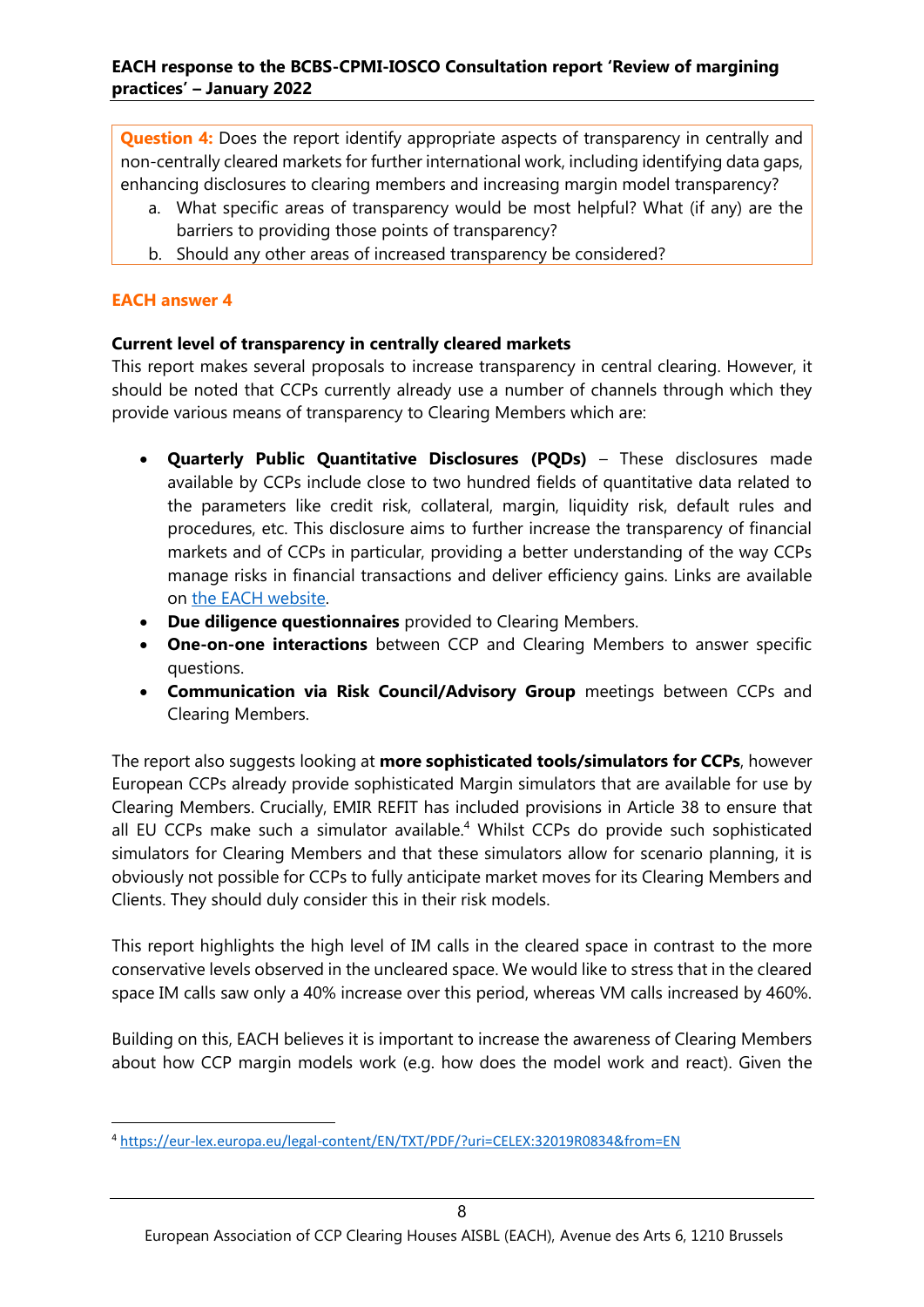already available transparency methods, such awareness would prove more fruitful than making more data available.

Additionally, it would be beneficial to gain increased visibility and understanding on the practices of Clearing Members around data transmission to Clients (i.e. what happens with data once it has been transmitted from a CCP to a Clearing member).

Lastly, EACH agrees with the consultative report's comment that the role which clearing members can play to facilitate transparency for their clients should also be considered. In line with this, EACH would encourage the creation of a Public Quantitative Disclosures requirement for Clearing Members and Clients to further facilitate transparency in financial markets.

**Question 7:** Does the report identify appropriate proposals for further international work on streamlining VM processes in centrally and non-centrally cleared markets? Should any other aspects of VM processes be included in this work?

#### **EACH answer 7**

As mentioned in the answer to Question 3, EACH believes the concept of a VM pass-through should be avoided at all costs, as it would be legally, in addition to operationally, challenging to pass through VM. The market's legal, risk, technical and operational configurations would have to be redrafted. Doing so would un-net intraday payments with the associated risk and operational burden. Table 1 below analyses the issues that EACH finds with this proposal from different angles.

| <b>EACH concerns with a VM pass-through</b> |                                                                                                                                                                                                                                                                                                                                                                                                                                                                                                                                 |  |
|---------------------------------------------|---------------------------------------------------------------------------------------------------------------------------------------------------------------------------------------------------------------------------------------------------------------------------------------------------------------------------------------------------------------------------------------------------------------------------------------------------------------------------------------------------------------------------------|--|
| Legal                                       | EACH believes it would be legally, in addition to technically, challenging to pass through VM<br>as suggested by the ESRB in section 4.1 of their report. The market's legal, risk, technical and<br>operational configurations would have to be redrafted.                                                                                                                                                                                                                                                                     |  |
|                                             | This challenge becomes explicit in some jurisdictions like the US, where Designated Clearing<br>Organisation (DCO) cannot pass through customer property (client margin) unless it is<br>settlement proceeds (i.e. it is the result of settle-to-market or STM - which occurs once per<br>day). All cleared customer OTC trades in the US have been STM since 2017.                                                                                                                                                             |  |
|                                             | Under EMIR, protection of variation margin is not as clearly defined as in US regulation (CFTC<br>LSOC regulation). In particular, as established by Article 39 and 48, protection is for assets<br>and positions. However, as pointed out by ESMA previously, there were some legal<br>uncertainties whether variation margin would fall outside this protection or not (See ESMA<br>report). This reinforces the legal challenge that applying the pass-through approach as<br>proposed in the ESRB document would represent. |  |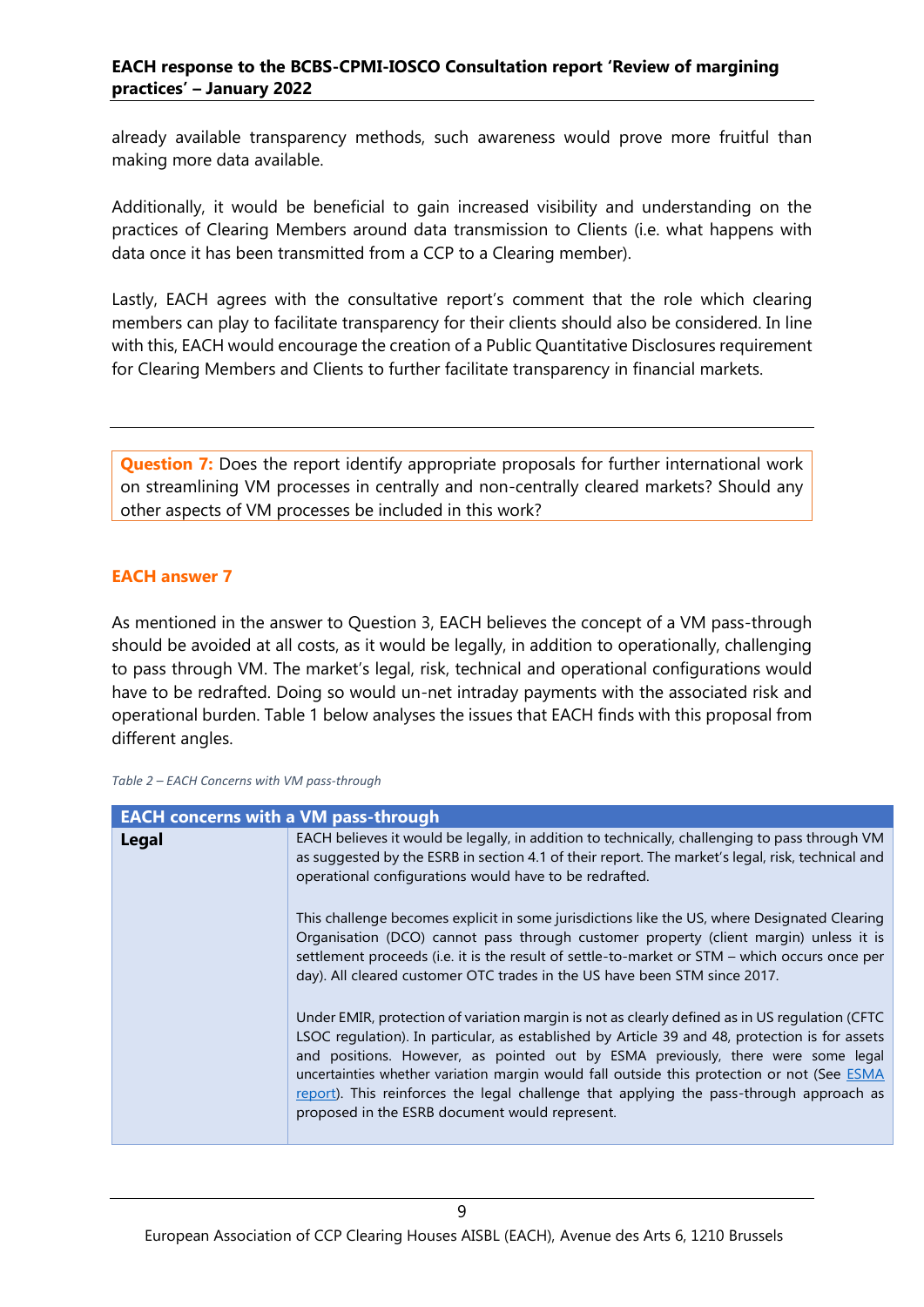| <b>Increased Risk</b>   | Where loss makers cannot post excess non-cash collateral today to mitigate against intra-<br>day calls in an intra-day RVM process and may actually prove a liquidity burden upon the<br>market.<br>Increased usage of markets by members to transform collateral to meet calls, in some cases<br>at times when liquidity is thinner.<br>Members being paid profits may find difficulties investing appropriately, the later in the day<br>intra-day payments are made; this is likely more relevant for smaller members.<br>CCP's would be required to retain sufficient cash on hand in order to meet payment<br>obligations should member(s) called fail to meet these. This could lead to greater amounts of<br>cash being left unsecured intra-day by CCPs and/or attempts to access transformation markets<br>in order to fund payments during illiquid periods of the day (if not already past cut-off times).<br>In BAU, i.e. without non-receipt from loss makers, these funds then need to be invested later<br>in the day, potentially when liquidity in secured markets is thinner or unavailable. |
|-------------------------|----------------------------------------------------------------------------------------------------------------------------------------------------------------------------------------------------------------------------------------------------------------------------------------------------------------------------------------------------------------------------------------------------------------------------------------------------------------------------------------------------------------------------------------------------------------------------------------------------------------------------------------------------------------------------------------------------------------------------------------------------------------------------------------------------------------------------------------------------------------------------------------------------------------------------------------------------------------------------------------------------------------------------------------------------------------------------------------------------------------|
|                         |                                                                                                                                                                                                                                                                                                                                                                                                                                                                                                                                                                                                                                                                                                                                                                                                                                                                                                                                                                                                                                                                                                                |
| <b>Operational</b>      | This approach could require multiple Realised Variation Margin (RVM) runs intra-day with<br>associated controls around market pricing $-$ it may not always be possible to design the<br>pricing controls as robustly as at end of day and if this process creates actual P&L this could<br>create unexpected market behaviours.<br>Could potentially lead to operational implications for members with flows both in and out<br>on the same day, particularly if underlying clients demand the benefit of profits paid.<br>When considering the USD swap market, CCPs would need to move to a twice daily Settle-<br>to-market (STM) in order to 'settle' and pass through the USD settlement proceeds. If one<br>follows that thinking through, would STM now mean e.g. half a day PnL? Does this means<br>that CCOs should keep e.g. EUR swaps on daily STM (full day PnL)? This becomes overly<br>complex.                                                                                                                                                                                                 |
| <b>Costs</b>            | It will create additional transaction costs due to increased flows through settlement banks.<br>There could also be an increase in daylight liquidity lines required, potentially used later in<br>the day, increasing costs for the market.                                                                                                                                                                                                                                                                                                                                                                                                                                                                                                                                                                                                                                                                                                                                                                                                                                                                   |
| <b>Accounting</b>       | Consideration would need to be given to accounting implications and whether the revised<br>approach would impact mark to market/settle to market frameworks in any way.                                                                                                                                                                                                                                                                                                                                                                                                                                                                                                                                                                                                                                                                                                                                                                                                                                                                                                                                        |
| <b>Market structure</b> | Not all markets are RVM based and therefor make it less likely that a full net flat liquidity<br>outcome could be supported. This could distort liquidity benefit, with gains paid being<br>subject to some pro-rating, or leave CCP with liquidity shortfall upon payment out.                                                                                                                                                                                                                                                                                                                                                                                                                                                                                                                                                                                                                                                                                                                                                                                                                                |
| <b>Current practice</b> | Some CCPs do provide at least one fixed point of the day (in addition to EOD) to pay<br>members excess collateral, based on an approximate MtoM process rather than a full RVM<br>process at a time when investment facilities are still available and controlled through<br>withdrawal limits.                                                                                                                                                                                                                                                                                                                                                                                                                                                                                                                                                                                                                                                                                                                                                                                                                |
|                         |                                                                                                                                                                                                                                                                                                                                                                                                                                                                                                                                                                                                                                                                                                                                                                                                                                                                                                                                                                                                                                                                                                                |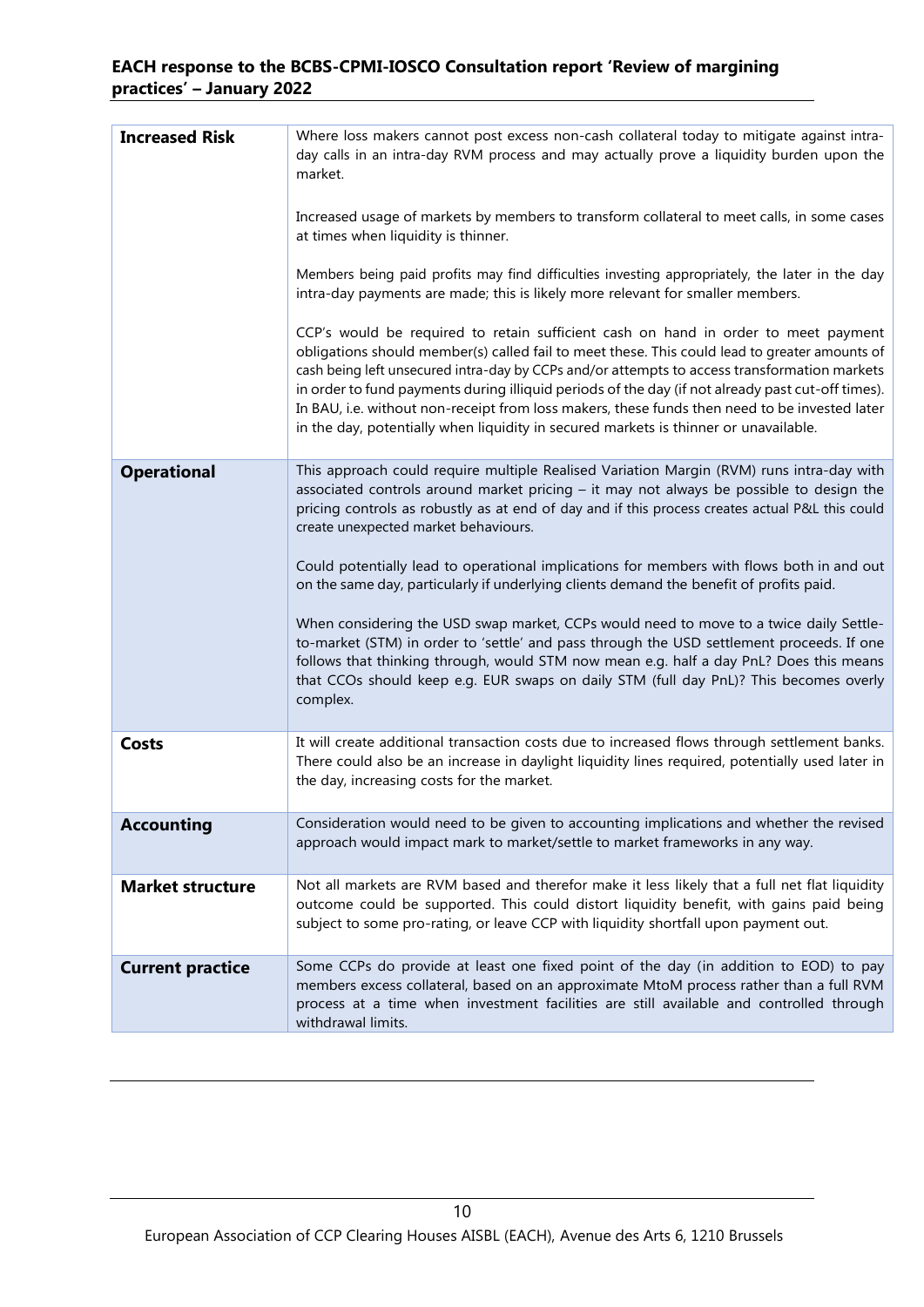**Question 8:** Does the report identify appropriate proposals for further international work on the degree and nature of the responsiveness of CCP IM models to market stress? Should any other aspects of CCP margin models be included in this initiative?

#### **EACH answer 8**

EACH would like to acknowledge and support several points made in this report, namely:

- The diversity of model choices for CCPs, which in turn varies depending on asset classes.
- The thorough description of the variety of APC tools available and used by CCPs, varying by CCP.
- The variety of factors that affect the size of margin calls.

Given that Clearing Members as banks are stressed-tested by Regulators and in order to increase the level of preparedness of Clearing Members to the responsiveness of CCPs' IM models, EACH suggests that future banks' stress tests cover the stresses on the market, such as the COVID-19 one and how banks respond to them also in their capacity as Clearing Members, expecting reactions from CCPs' margin models.

**Question 9:** Do you agree with the proposals in the report to evaluate the degree and nature of responsiveness of non-centrally cleared IM models to market stresses, remediation of IM shortfalls and the level of disclosure of non-centrally cleared IM model performance? Should any other aspects of non-centrally cleared IM models be included in this initiative?

#### **EACH answer 9**

As mentioned in the response to question 1, we argue that the lack of available data in the uncleared space when compared with the cleared gives cause for reservations on the accuracy of this summary, evidenced by the report including 42 charts and tables that relate to centrally cleared activity whereas only 6 of them relate to the uncleared space. EACH therefore considers that further data is needed to provide an accurate picture that results in robust conclusions. CCPs believe an increased quantity of data disclosed by the uncleared space would be extremely beneficial to long-term market stability. We believe that such data should be available to authorities through for example Trade Repositories.

Furthermore, when comparing the ISDA SIMM model versus models applied by Central Counterparties, the report would do well to consider the effect of the ISDA SIMM model being "less reactive to increases in market volatility" in a situation of market stress as was experienced in March/April 2020. Furthermore, where the comparison of the ISDA SIMM and CCP models is concerned, the prior is generally more conservative, although the ISDA SIMM's conservativeness is itself a function of the holding period assumption used in bilateral markets where less liquid and exotic products are traded. In relation to the comparison of the ISDA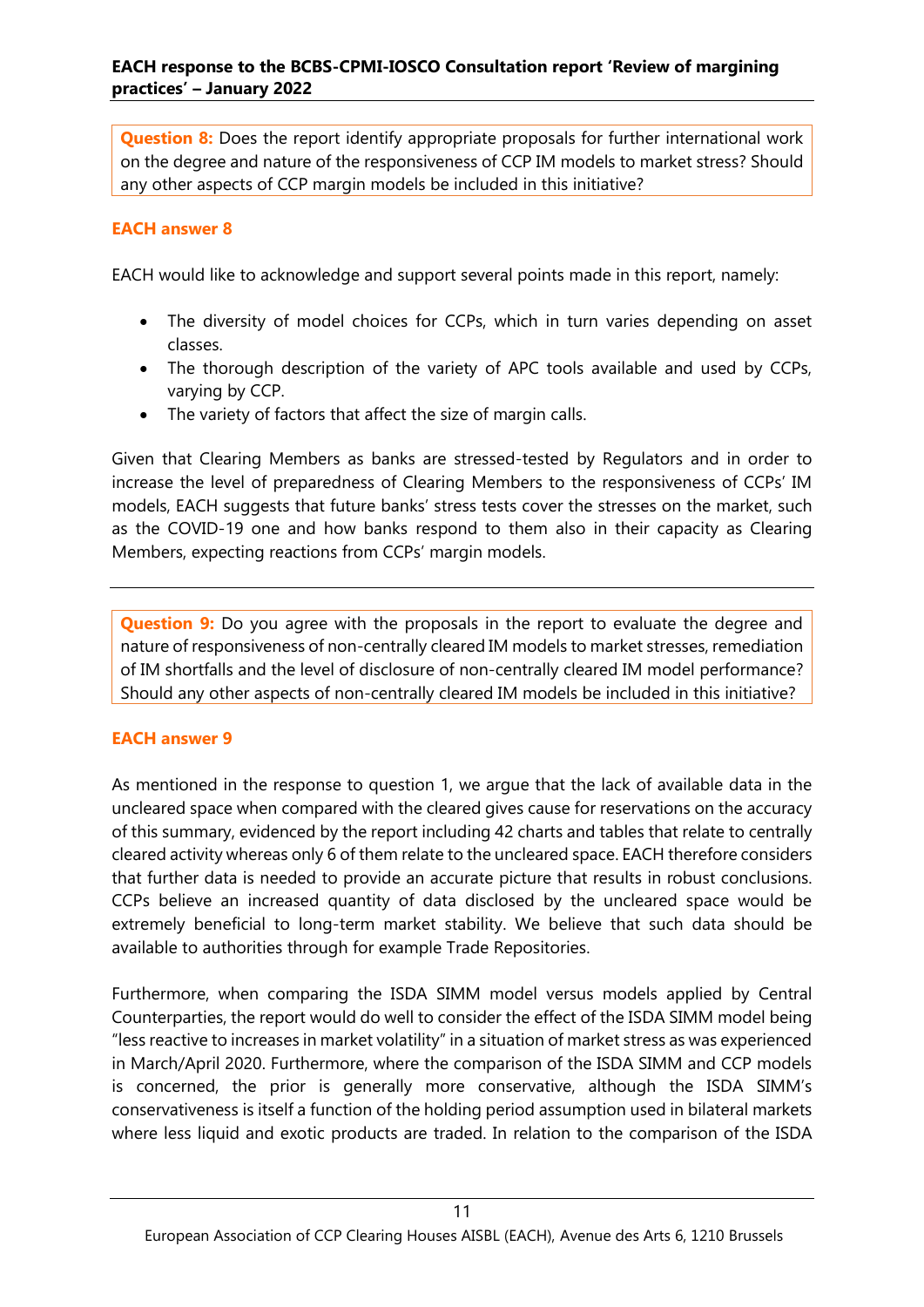SIMM and CCP models, EACH Members would like to stress that from our point of view, the ISDA SIMM model a) hardly changes to market volatility and b) cannot be calibrated on a daily basis.

**Question 10:** Are there any other important aspects not covered by the report which should also be prioritised for further international work or policy development?

#### **EACH answer 10**

EACH would like to highlight that CCPs' access to Central Banks facilities constitutes a critical key component that should be supported from a policy making perspective in the interest of financial stability and integrity.

Historically there has been an increased regulatory support for the use of central bank money as a settlement asset in systemically important payment and securities systems, including CCPs. The argumentation is that the use of the central banks as settlement institutions minimises the risk of a failure of these institutions and consequently leads to less systemic risk.

A standardized regime for CCP access to central banks would be a good mechanism to promote financial stability because it would promote:

- **Limitation of exposure to insolvency risk of commercial banks**  Firstly, such regime would assist CCPs in limiting their exposure to commercial banks and their potential insolvency. When settlement in central bank money is not available, CCPs commonly rely on commercial banks to function as concentration banks and enable settlement. Even though CCPs take all steps to limit cash settlement risks, from a systemic risk point of view, settling in commercial bank money involves the additional credit exposure to those entities.
- **Better management of investment risk** Second, it would allow CCPs to more appropriately manage their exposure to investment risk by depositing cash with central bank accounts.
- **Limitation of exposure to settlement risk** Third, it would limit settlement risk, in particular those related to the inability of CCPs becoming settlement agents in most of the relevant securities settlement systems.
- **Ensuring a level playing field**  If liquidity features are also considered, this would allow a level playing field with no differentiation for entities that have or not have a banking-license

A complete analysis of this matter can be found on EACH's [paper on Access to Central Banks](https://www.eachccp.eu/wp-content/uploads/2021/12/EACH-Note-on-CCP-access-to-Central-Banks-deposits-and-liquidity-December-2021.pdf)  [by CCPs](https://www.eachccp.eu/wp-content/uploads/2021/12/EACH-Note-on-CCP-access-to-Central-Banks-deposits-and-liquidity-December-2021.pdf) publicly available on the EACH website<sup>5</sup>.

<sup>5</sup> [https://www.eachccp.eu/wp-content/uploads/2021/12/EACH-Note-on-CCP-access-to-Central-Banks](https://www.eachccp.eu/wp-content/uploads/2021/12/EACH-Note-on-CCP-access-to-Central-Banks-deposits-and-liquidity-December-2021.pdf)[deposits-and-liquidity-December-2021.pdf](https://www.eachccp.eu/wp-content/uploads/2021/12/EACH-Note-on-CCP-access-to-Central-Banks-deposits-and-liquidity-December-2021.pdf)